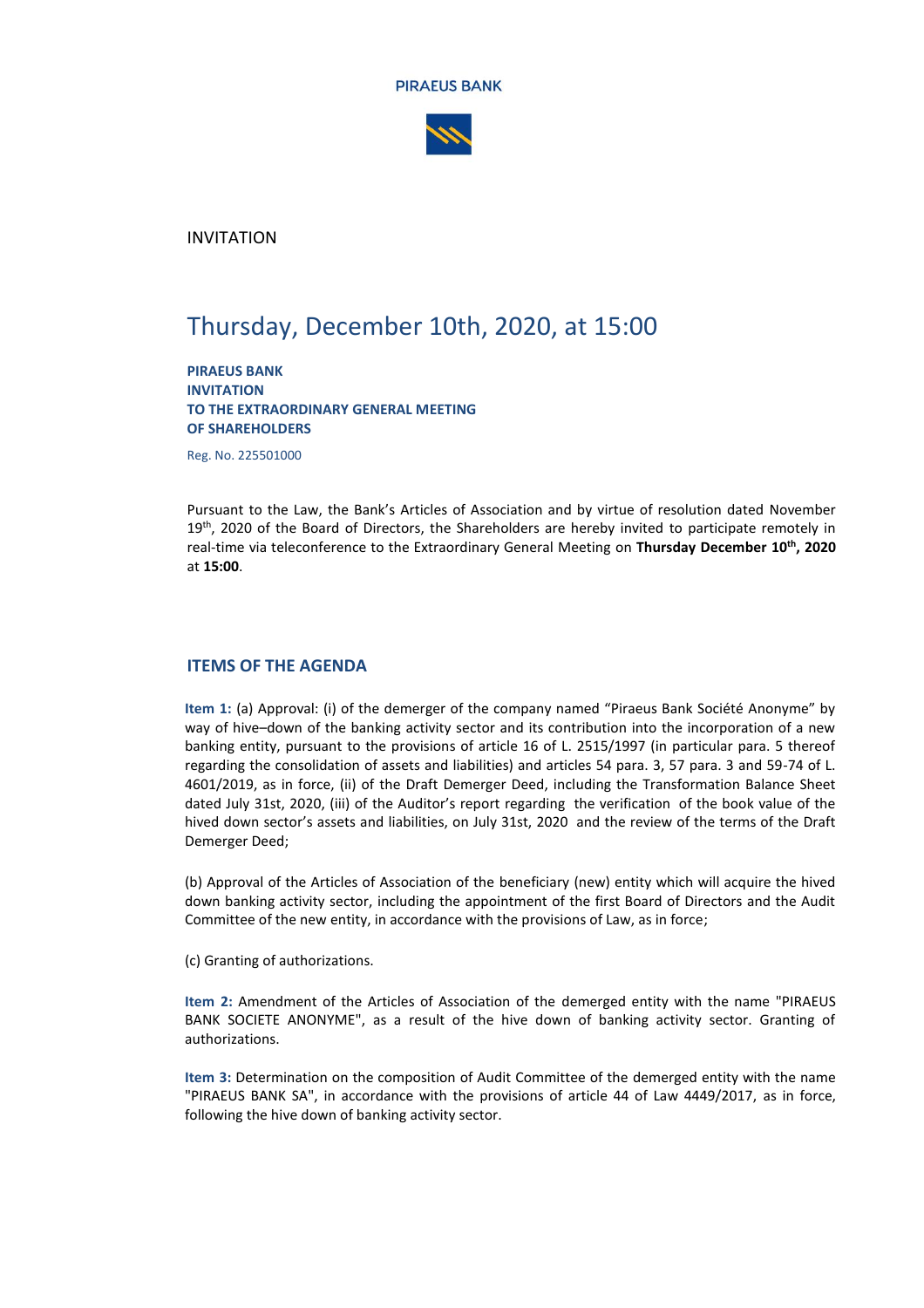

In the event the requisite quorum for the items of the agenda is not met, the General Meeting will convene again in a Repetitive General Meeting remotely in real-time by teleconference on **Thursday December 17th 2020 at 15:00**.

It should be noted that, in accordance with par. 2 of article 130 of Law 4548/2018, a new invitation for the repetitive General Meeting will not be published.

Taking into account the measures and instructions of the State against the risks and spread of COVID-19 and in accordance with the provisions in the current Articles of Association of the Bank, the Extraordinary General Meeting on December, 10th 2020 and any Repetitive Meeting, will take place remotely, in real-time by teleconference and the use of electronic means, under the conditions of the current legislation and the specific provisions in the present invitation.

In addition, in accordance with the provisions in the current Articles of Association of the Bank provide shareholders with the option to participate remotely by mail vote at the vote on the items of the General Meeting on December 10<sup>th</sup> 2020 and any Repetitive Meeting, that will take place before the General Meeting, under the conditions of the current legislation and the specific provisions in the present invitation.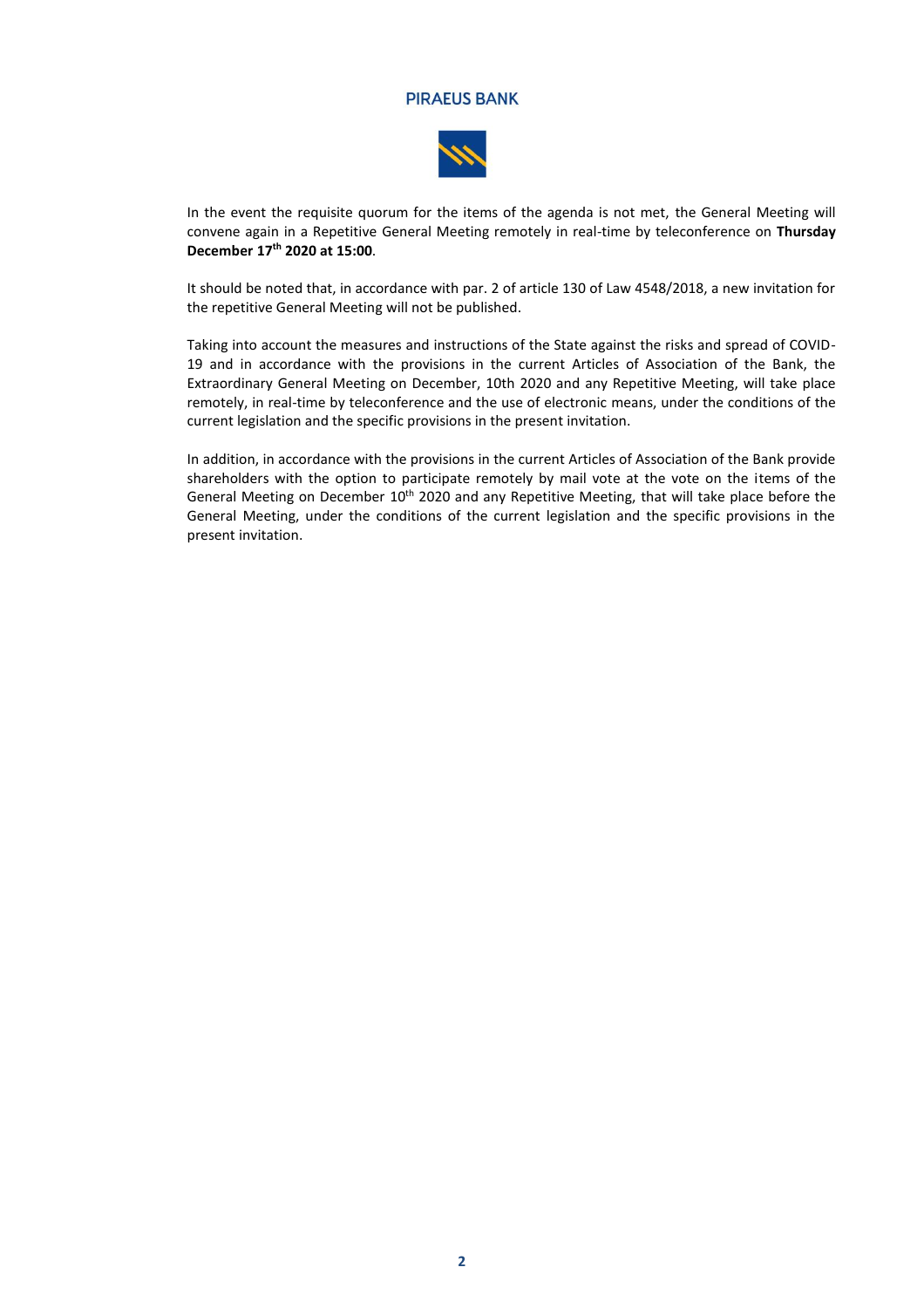

## A.RIGHT TO PARTICIPATE AND VOTE

Shareholders having the right to participate and vote in the Extraordinary General Meeting (**EGM**) dated **December 10th , 2020,** as well as in the Repetitive General Meeting **dated December 17th 2020 (RGM)** are those registered on **December 5 th, 2020**, i.e. at the opening of the fifth day prior to the date of the Extraordinary General Meeting (**Record Date**), in the electronic registry of the Dematerialized Securities System ("DSS"), managed by "Hellenic Central Securities Depository" (HCSD).

The shareholder status on the Record Date and the Record Date of the **RGM** is verified through the direct electronic linkup of the Bank with the records of the Dematerialized Securities System ("DSS").

The exercise of the right to participate and vote does not require the blocking of shares or any other relevant process which restricts the shareholders' ability to sell and/or transfer shares during the period between the **Record Date** or the **Record Date of the RGM** and **the date of the relevant General Meeting (EGM or RGM)**.

# B.PROCEDURE FOR REMOTE PARTICIPATION AND VOTING IN REAL TIME BY **TELECONFERENCE**

In order for shareholders to participate and vote at the **EGM** on **December 10th 2020** or at the **RGM** which will take place remotely, in real-time by teleconference, without their physical presence, they or their proxies must create and use an electronic shareholder account at the internet platform that has been developed by the Athens Exchange Group to provide remote General Meeting services, in realtime, by teleconference to listed companies on the website

[www.athexgroup.gr/AXIAeShareholdersMeeting.](http://www.athexgroup.gr/AXIAeShareholdersMeeting)

The internet platform is provided by the company "Hellenic Central Securities Depository SA." while the WEBEX tool/service team from Cisco Hellas SA is used for the teleconference.

In order to access the internet platform a personal computer, a smartphone or a tablet is required, a browser installed, and internet access.

In order for a shareholder or his/her proxy to create an account in the internet platform above, a valid electronic mail (email) account and a mobile telephone number are required by the shareholder or his/her proxy.

If, on accessing the internet platform the above information entered by the shareholder does not match the date registered in the Dematerialized Securities System and have been provided to the Company by the Hellenic Central Securities Depository as part of its services to facilitate shareholder identification for remote general meetings which are provided to listed companies in accordance with Decision No 8 of the Board of Directors of the Hellenic Central Securities Depository, "Services to facilitate shareholder identification in remote general meetings & provision of 2-factor authentication when investors access ATHEXCSD electronic services", shareholders must provide or update the information above, in order to create the account.

**For this purpose, shareholders are requested to contact without delay the Operator of their Account where the shares of the Company are kept, or any other intermediary, that provides them with custody services for the shares of the Company, as the case may be, in order to notify them or to update their valid email address and mobile telephone number for identification.**

**Further instructions to participate at the General Meeting by teleconference will be posted on the website of the Bank and will be sent via email to shareholders that have completed the above procedure and are eligible to participate at the EGM or the RGM.**

For any questions and for instructions, shareholders may contact the Shareholders' Services Department of the Bank by email at [ShareholdersMeeting@piraeusbank.gr](mailto:sharesdept@piraeusbank.gr) or by telephone at +30 210 3739301 and +30 210 3335039 (daily between 09.00 –17.00).

Furthermore, starting with the publication of the present and until the end of the General Meeting, a help desk will operate that will provide information and support shareholders and their representatives at + 30 210 3366120 or by email at [AXIAeShareholdersMeeting@athexgroup.gr](mailto:AXIAeShareholdersMeeting@athexgroup.gr)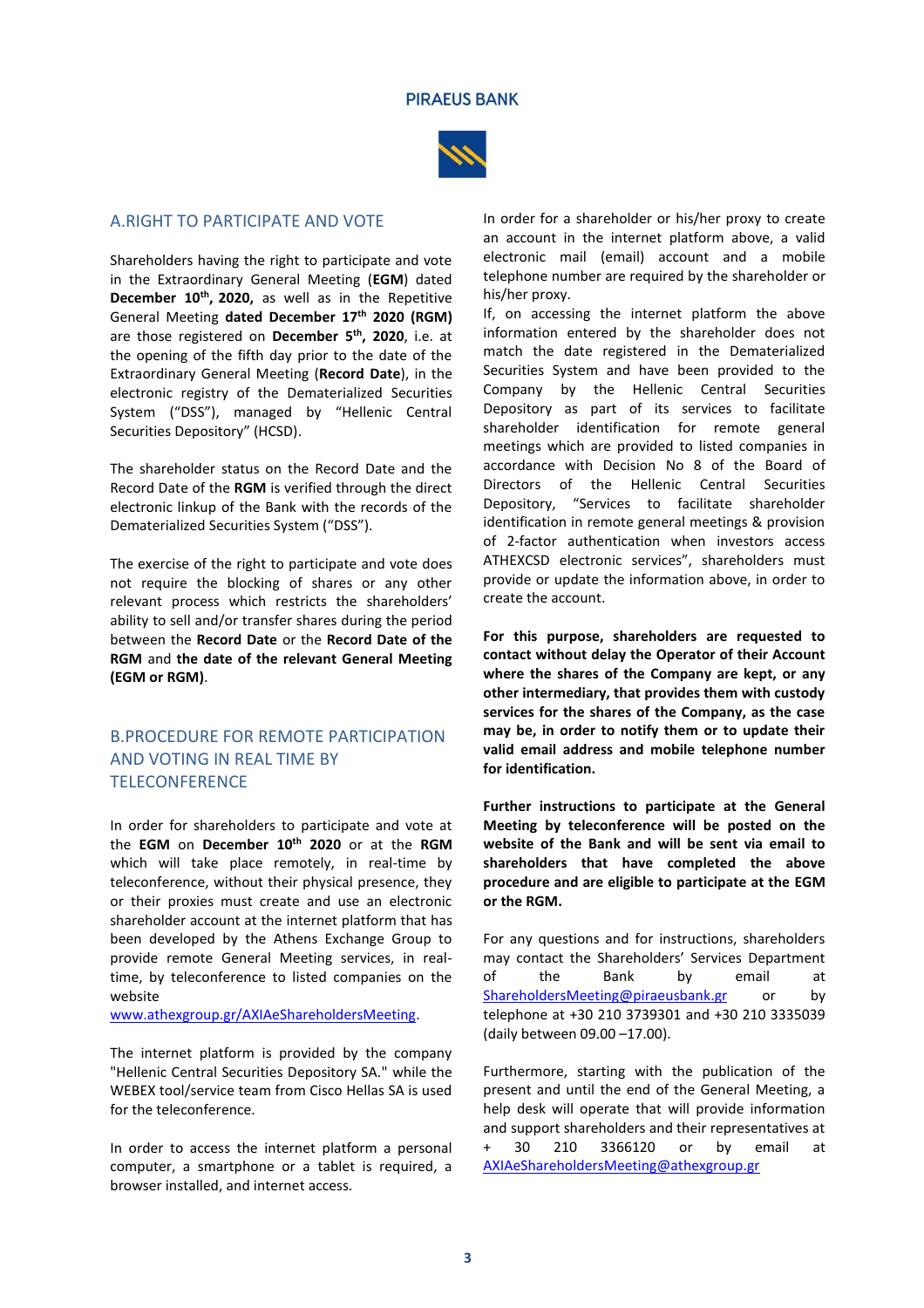

Shareholders that will participate at the **EGM** by teleconference in real-time are taken into consideration for the formation of the quorum and majority and will be able to exercise their rights effectively during the General Meeting.

Shareholders who are successfully connected to the internet platform will be able to participate in the **EGM** in real-time by teleconference via a link that will either be sent to them via email or will be available on the online platform.

By activating the Cisco Webex application through the link at the beginning of the **EGM**, the shareholders will have the ability to:

i) follow the proceedings of the **EGM** with electronic or audiovisual means,

ii) take the floor and address the General Meeting orally during the **EGM**,

and, at the same time, through the internet platform they will have the ability to:

iii) vote in real time during the **EGM** on the matters of the daily agenda,

iv) receive information on the recording of their vote.

# C. PROCEDURE FOR REMOTELY PARTICIPATING IN THE VOTE BEFORE THE GENERAL MEETING [MAIL VOTE]

I. In addition, shareholders have the option to participate remotely, in person or by proxy, at the vote on the item of the **EGM** that will take place before the General Meeting,

Specifically, shareholders that wish to participate and vote remotely on the item of the **EGM** that will take place before the General Meeting, can make use of this option:

a) Either by exercising the right to vote before the **EGM** through the internet platform [www.athexgroup.gr/AXIAeShareholdersMeeting](http://www.athexgroup.gr/AXIAeShareholdersMeeting) in which they have previously created an account and have successfully registered as described in B. above, during the time period **from Sunday 06.12.2020 at 12.00 and until twenty-four (24) hours before the**  **date of the EGM (i.e. until 15:00 on 09.12.2020 at the latest)**.

b) Or by completing and submitting the "Mail vote document" with the signature authenticated, to the Shareholders' Services Department of the Bank (9, Mitropoleos, Athens, or sending digitally signed by using a recognized digital signature (qualified certificate) by the proxy or the shareholder, via email at [ShareholdersMeeting@piraeusbank.gr](mailto:sharesdept@piraeusbank.gr) **at least twenty-four (24) hours before the date of the EGM (i.e. by 15.00 on 09.12.2020 at the latest)**.

The mail vote document is available to shareholders in hard copy at the Shareholders' Services Department of the Bank (9, Mitropoleos, tel. +30 210 3739301 and +30 210 3335039), and in electronic form on the website of the Bank [https://www.piraeusbankgroup.com.](https://www.piraeusbankgroup.com/)

Shareholders that vote as above before the EGM are counted to form the quorum and majority, provided that the votes in question have been received by the Company **by 15:00 on 09.12.2020 at the latest.** 

II. It is noted that shareholders that wish to appoint proxies to participate remotely at the vote on the items of the EGM which will take place before the General Meeting, **can appoint up to one (1) proxy;** the appointment must be made **at the latest fortyeight (48) hours before the date of the EGM (i.e. by 15:00 on 08.12.2020 at the latest), as specifically described below in D II.** 

Following this deadline, it will not be possible to participate by proxy in the vote that will take place **before the EGM**.

III. If the quorum, as required by the Law and the Articles of Association in order to decide the whole or part of the original daily agenda, is not obtained during the meeting of **10.12.2020**, at the RGM which will take place on **17.12.2020 at 15:00**, the right to vote remotely, by mail vote **must be exercised again**, by a vote that will take place before the General Meeting, in the following ways:

a) Either by exercising again the right to vote before the General Meeting through the internet platform [www.athexgroup.gr/AXIAeShareholdersMeeting](http://www.athexgroup.gr/AXIAeShareholdersMeeting) which they have previously created an account and have successfully registered as described in B. above,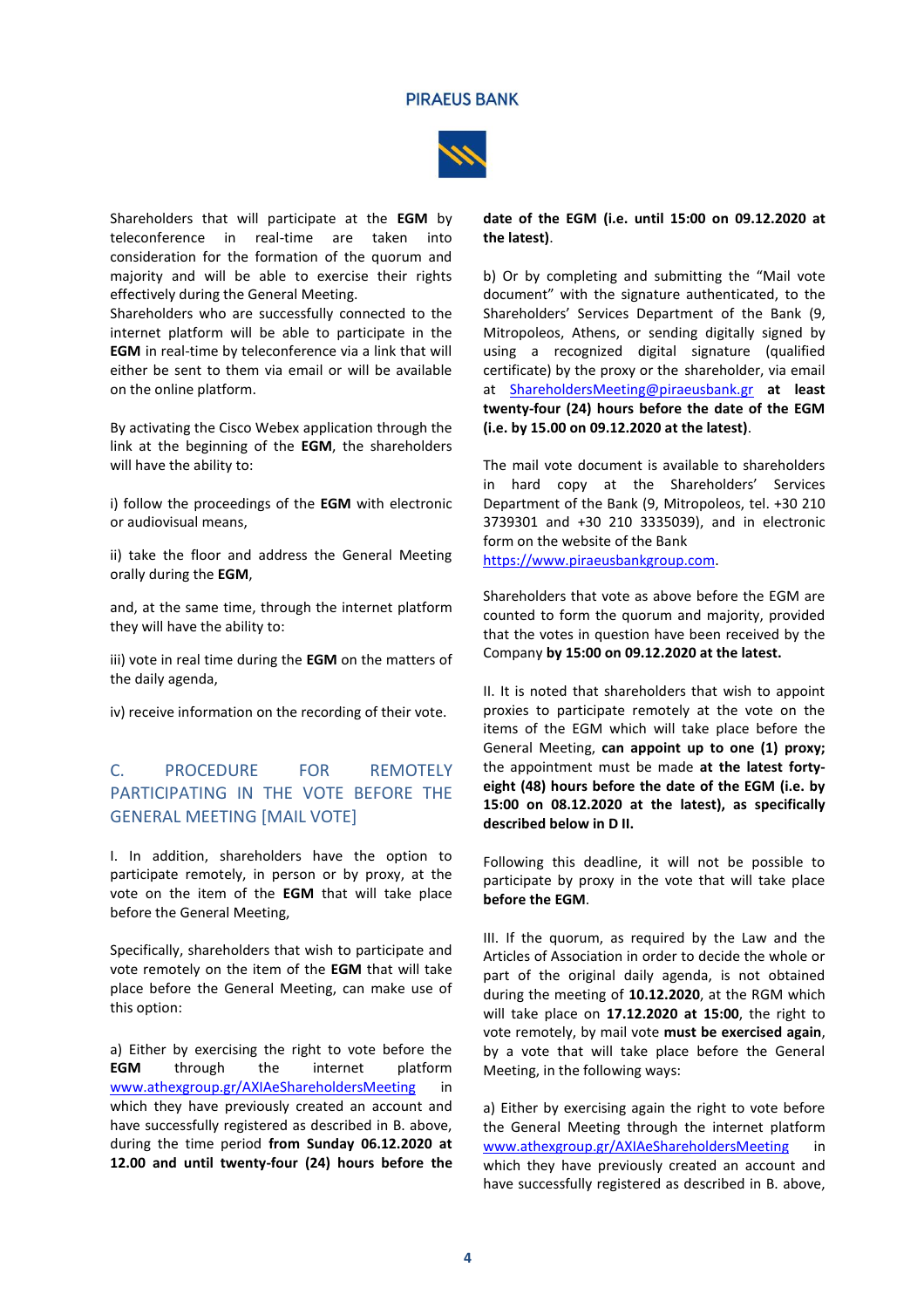

during the time period **from Monday 14.12.2020 at 12:00 and until twenty-four (24) hours before the date of the RGM (i.e. until 15:00 on 16.12.2020 at the latest)**.

b) Or by completing and submitting the "Mail vote document" with the signature authenticated, to the Shareholders' Services Department of the Bank (9, Mitropoleos, Athens,  $1<sup>st</sup>$  floor) or sending digitally signed by using a recognized digital signature (qualified certificate) by the proxy or the shareholder, via email at [ShareholdersMeeting@piraeusbank.gr](mailto:sharesdept@piraeusbank.gr) **at least twenty-four (24) hours before the date of the Repetitive General Meeting (i.e. by 15:00 on 16.12.2020 at the latest)**.

Shareholders that vote as above before the General Meeting are counted for the formation of the quorum and majority, provided that the votes in question are received by the Company **by 15:00 on 16.12.2020** at the latest.

IV. For the potential **RGM** on **17.12.2020**, shareholders that had not appointed a proxy for the **EGM,** or wish to replace the proxy that had been appointed, in order to participate remotely at the vote that will take place before the Repetitive General Meeting, they **can appoint up to one (1) proxy, whose appointment must be made at least fortyeight (48) hours before the date of the Repetitive General Meeting (i.e. by 15:00 on 15.12.2020 at the latest), as specifically mentioned below in D II.** 

After that date, it will not be possible to participate by proxy at the vote that will take place **before** the **RGM**.

For any questions and for instructions, shareholders may contact the Shareholders' Services Department of the Bank by email at [ShareholdersMeeting@piraeusbank.gr](mailto:sharesdept@piraeusbank.gr) or by telephone at +30 210 3739301 and +30 210 3335039 (daily between 09.00 – 17.00).

In addition, shareholders are asked to confirm that the "Mail Vote document" is successfully sent and received by the Bank, and can, for this purpose, call +30 210 +30 210 3739301 and +30 210 3335039 (Shareholders' Services Department).

## D. PROCEDURE FOR PARTICIPATION AND VOTING BY PROXY

I. Shareholders participate in the **GM** and vote either in person or by proxy. Each shareholder may appoint up to three (3) proxies. However, if a shareholder possesses shares of the Bank that are held in more than one Investor Securities Account, the above restriction cannot prevent the shareholder from appointing different proxies for the shares in each investor account for a particular General Meeting. A proxy appointment can be freely recalled. A proxy that acts for more than one shareholders can vote differently for each shareholder.

Shareholders may appoint a proxy for one or more General Meetings and for a specific period of time. The proxy votes in accordance with the shareholder's instructions, if there are any. Non-compliance by the proxy with the instructions received does not affect the validity of the decisions of the General Meeting, even if the proxy's vote was decisive in achieving the majority.

The proxy votes in accordance with the shareholders' instructions, as long as these are in place is obliged to file the required voting instructions for at least one (1) year from the date of the **EGM** or the **RGM.**

The shareholder proxy is obliged to notify the Bank, before the start of the General Meeting, about any specific event, which may be useful to shareholders in order to ascertain the risk that the proxy may serve other interests besides the interests of the shareholder.

A conflict of interest may arise particularly when the representative is:

a) A shareholder that exercises control of the Bank, or other legal person or entity that is controlled by that shareholder,

b) A member of the Board of Directors or in general of the management of the Bank or a shareholder that exercises control of the Bank, or other legal person or entity that is controlled by that shareholder, which exercises control of the Bank.

c) An employee or a certified auditor of the Bank or a shareholder that exercises control, or other legal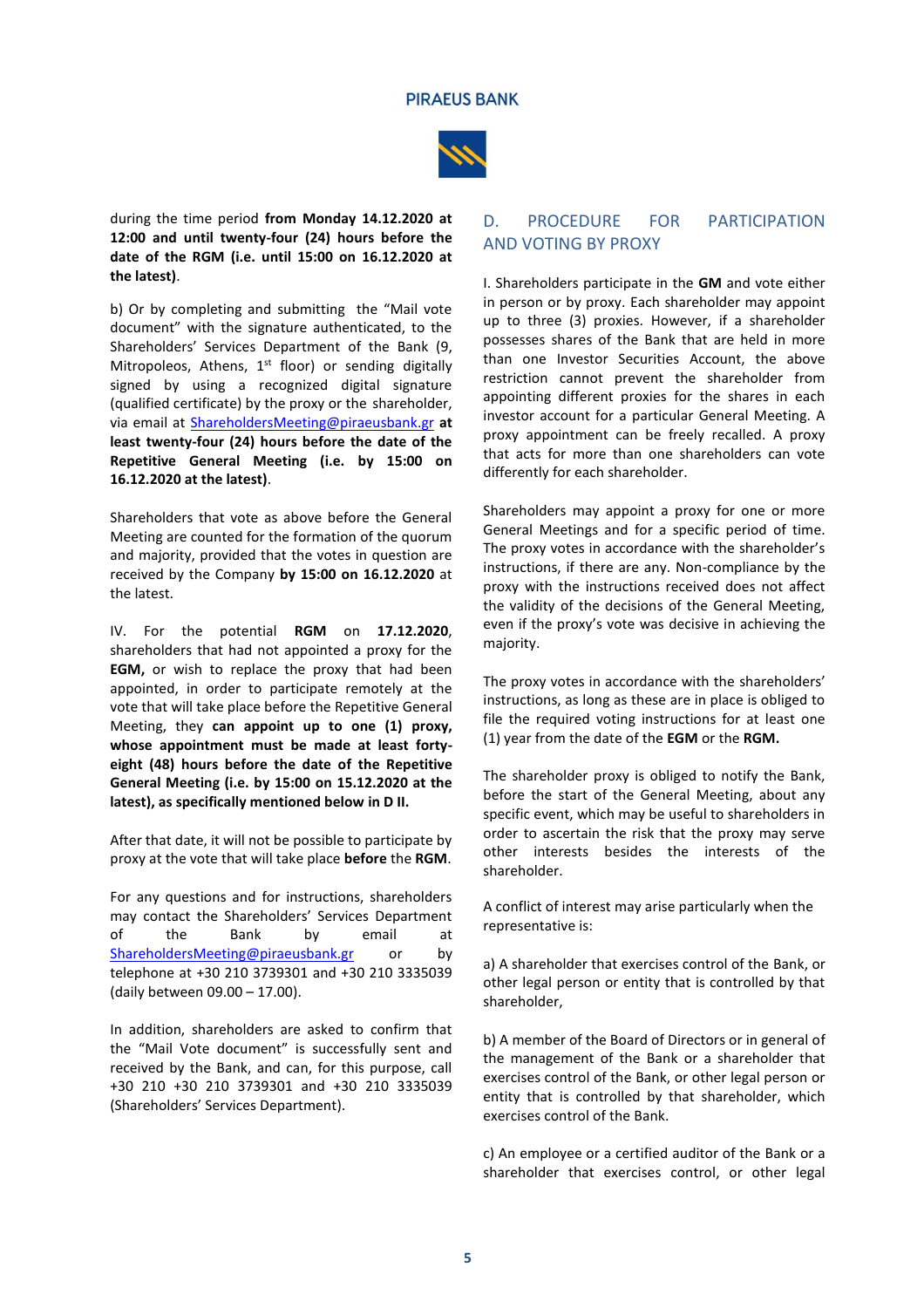

person or entity that is controlled by a shareholder that exercises control of the Bank.

d) A spouse or a relative in the first degree with one of the private individuals that are mentioned in cases a) to c).

The appointment and revocation or replacement of the proxy or representative takes place in writing or by electronic means that are submitted to the Bank at least forty-eight (48) hours before the appointed date of the General Meeting. Notification of the appointment and revocation or replacement of the proxy by electronic means is by electronic mail at the email address on the Invitation to the General Meeting.

II. **Specifically** for shareholder participation by proxy at the EGM on **10th December 2020** (or any Repetitive Meetings), remotely in real-time by teleconference, or by shareholder participation by proxy at the vote on the items of the **EGM** that will take place before the General Meeting, shareholders or their custodian can appoint up to one (1) proxy, whose appointment must be made at least forty-eight (48) hours before the date of the EGM (i.e. **by 15:00 on 08.12.2020 at the latest**).

Upon receipt of the information above by the Company, and based on the email address and mobile telephone of the representative, as declared in the proxy document, an account is created for the proxy on the internet platform; the proxy is informed by email in order to activate the account in order to exercise the rights of the shareholder in accordance with what is referred to in B. and C. above.

The Bank has made available documents:

a) To appoint a proxy to participate in the **EGM** on December 10<sup>th</sup>, 2020 remotely in real-time by teleconference; and

b) To appoint a proxy to vote on the items of the **EGM** that will take place before the General Meeting on December 10<sup>th</sup>, 2020.

These documents are available to shareholders in hard copy at the Shareholders' Services Department of the Bank (9, Mitropoleos, Athens, Tel.: +30 210 3739301 and +30 210 3335039), and in electronic form on the website of the Bank

[https://www.piraeusbankgroup.com.](https://www.piraeusbankgroup.com/)

The abovementioned documents should be filled-in, signed with the signature authenticity verified, and submitted to the Shareholders Services Department of the Bank, at 9, Mitropoleos, Athens or be sent digitally signed by using a recognized digital signature (qualified certificate) by the proxy or shareholder by e-mail at **[ShareholdersMeeting@piraeusbank.gr](mailto:sharesdept@piraeusbank.gr)** at least forty eight (48) hours before the date of the **EGM** .

Shareholders are asked to confirm for the successful dispatch of the appointment in writing and receipt by the Bank and may contact by telephone for this reason: +30 210 3739301 and +30 210 3335039 (Shareholders Services Department).

### E. SHAREHOLDER MINORITY RIGHTS

In the context of the General meeting, the shareholders of the Bank have, among others, the following rights:

- **(i)** Shareholders representing at least one twentieth (1/20) of the paid-up share capital may request, that the Board of Directors includes additional items on the agenda of the **ΕGM**, by means of an application submitted at least fifteen (15) days prior to the date of the EGM. In this instance this application must be delivered to the Board of Directors until **November 25th , 2020**.
- **(ii)** Shareholders representing at least one twentieth (1/20) of the paid-up share capital may request of the Board of Directors, upon submission of a respective application, to provide the shareholders with draft resolutions for items included in the initial or revised **ΕGM** agenda, at least seven (7) days prior to the date of **EGM**. This application must be submitted to the Board of Directors until **December 3 rd, 2020**. The draft resolutions are available to the shareholders according to the provisions of paragraph 3 of article 123 of Law 4548/2018, at least six (6) days before the date of the General Meeting.
- **(iii)** With the submission of a respective application shareholders may request of the Board of Directors to provide the **ΕGM** with specific information with respect to Bank's business, to the extent that this is relevant to the items of the agenda, at least five (5) full days prior to the date of the **EGM**. This application must be submitted